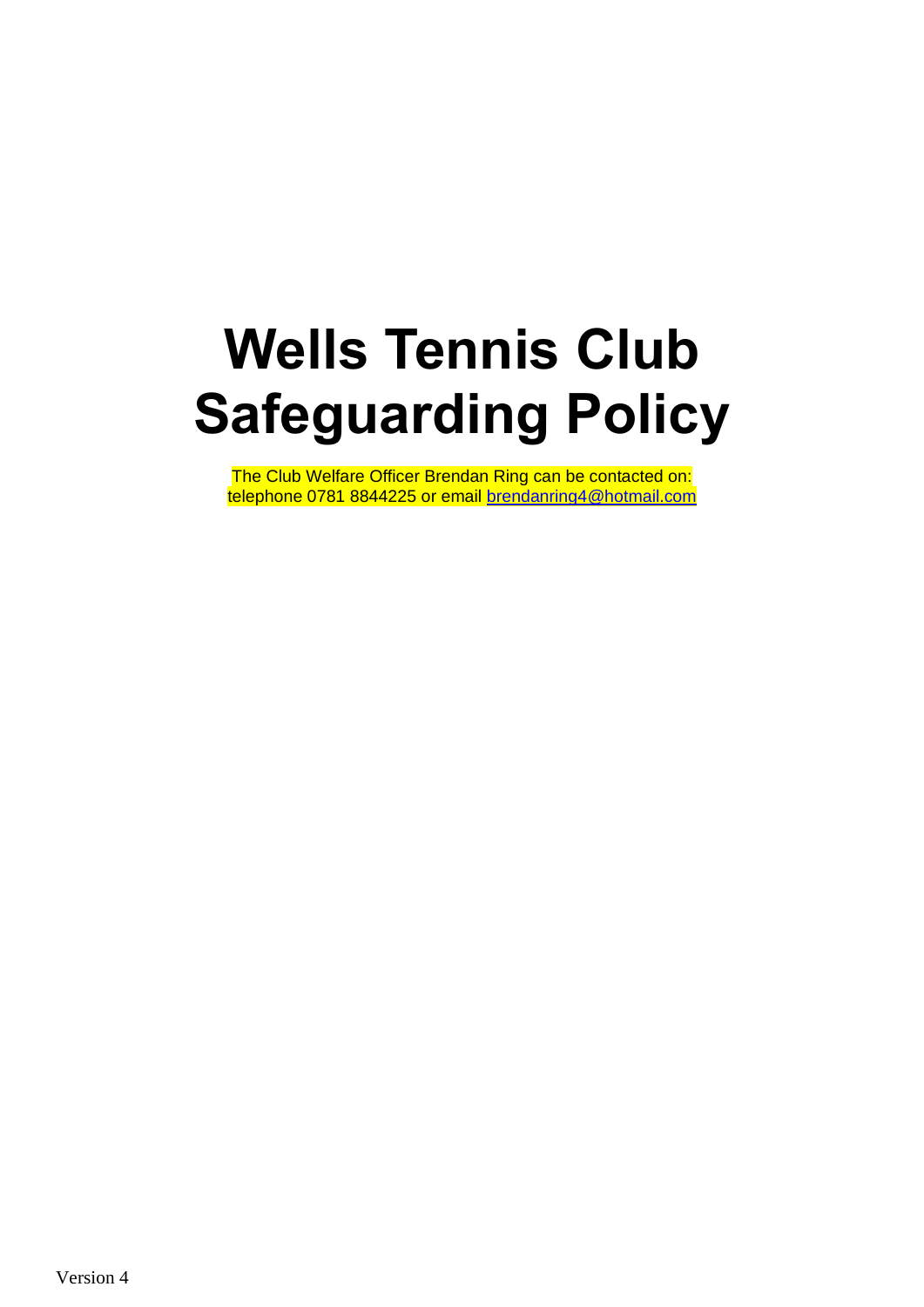# **Reporting a Safeguarding Concern within the Tennis Environment**

How to respond to allegations against a member of staff/volunteer or another young person within the Tennis Environment.



**\*LRC – Licensing and Registration Committee**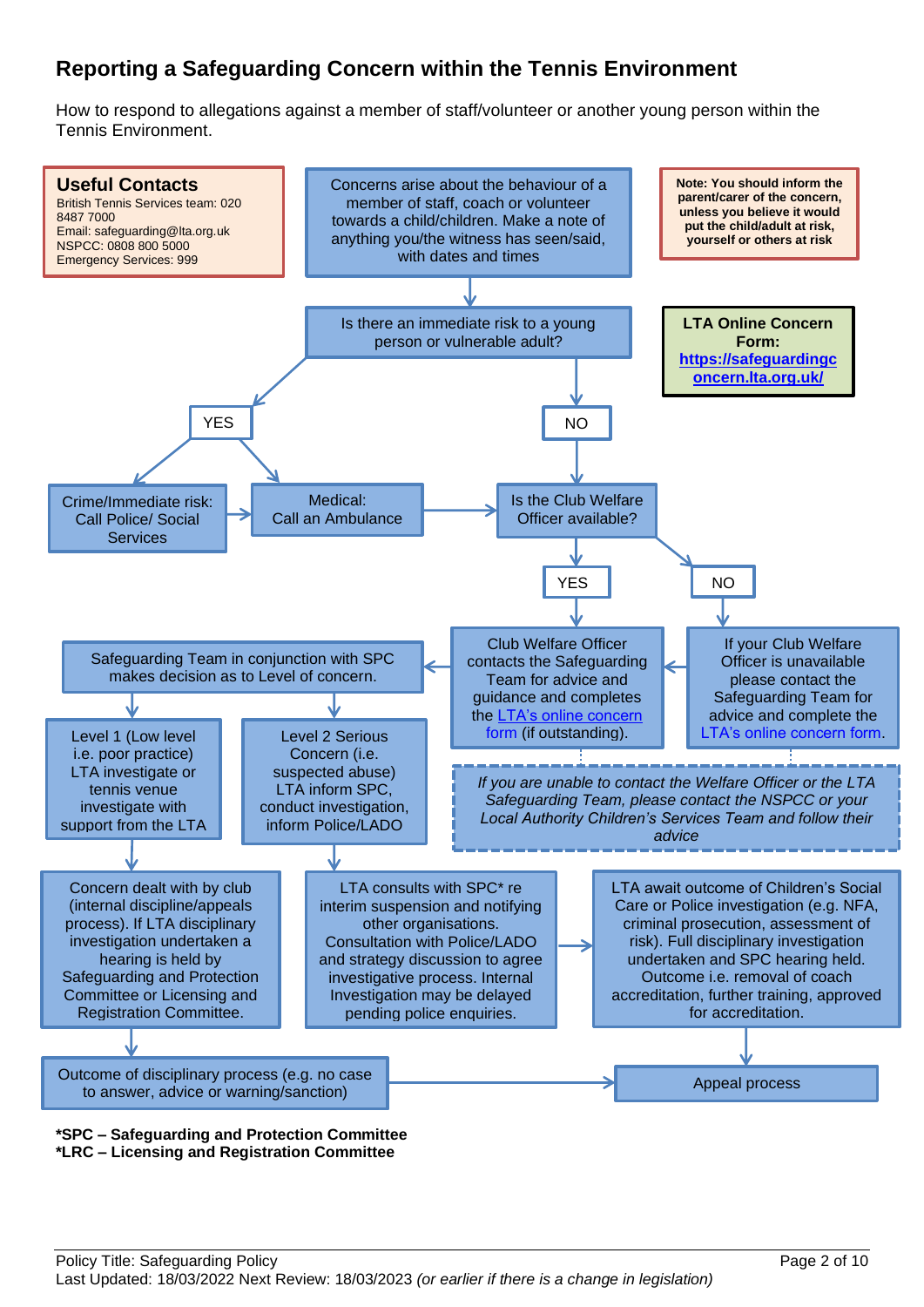# **Safeguarding Policy**

#### **1. Policy statement**

Wells Tennis Club is committed to prioritising the well-being of all children and adults at risk, promoting safeguarding in our club at all times, including all programmes and events we run. All activities, events and competitions arranged by the club run in accordance with the LTA's *Safe to Play* guidance. This Policy strives to minimise risk, deliver a positive tennis experience for everyone and respond appropriately to all safeguarding concerns/disclosures.

#### **2. Use of terminology**

**Child:** a person under the age of eighteen years.

**Adult at risk:** a person aged eighteen years or over who is, or may be, in need of community care services by reason of disability, age or illness; and is, or may be, unable to take care of, or unable to protect him or herself against abuse or neglect.

**Safeguarding children:** protecting children from abuse and neglect, preventing the impairment of children's health or development, ensuring that they grow up in circumstances consistent with the provision of safe and effective care, and taking action to enable all children to have the best life chances.

**Safeguarding adults at risk:** protecting adults from abuse and/or neglect. Enabling adults to maintain control over their lives and make informed choices without coercion. Empowering adults at risk, consulting them before taking action, unless someone lacks the capacity to make a decision, or their mental health poses a risk to their own or someone else's safety, in which case, always acting in his or her best interests.

*(See appendix A for full glossary of terms)*.

#### **3. Scope**

This Policy is applicable to all staff, volunteers, committee members, coaches and club members. It is in line with national legislation and applicable across the UK.

Advice, guidance and support is available from the LTA Safeguarding Team.

#### **4. Responsibility for the implementation of the Safeguarding Policy, Code of Conduct and Reporting Procedure**

#### **SAFEGUARDING IS EVERYONE'S RESPONSIBILITY: NOT RESPONDING TO A SAFEGUARDING CONCERN IS NOT AN OPTION.**

- Our club's committee has overall accountability for this Policy and its implementation
- Our club Welfare Officer is responsible for updating this Policy in line with legislative and club developments
- All individuals involved in/present at the club are required to adhere to the Policy and Code of Conduct
- The LTA Safeguarding Team and Tennis Scotland, Tennis Wales and Tennis Foundation Safeguarding Leads can offer support to help clubs proactively safeguard.

#### **Where there is a safeguarding concern/disclosure:**

- The individual who is told about, hears, or is made aware of the concern/disclosure is responsible for following the Reporting a Safeguarding Concern Procedure shown in the flowchart at the beginning of this policy. Unless someone is in immediate danger, they should inform their club Welfare Officer, LTA Safeguarding Team or National Safeguarding Lead.
- The club Welfare Officer and Safeguarding Leads are responsible for reporting safeguarding concerns to the LTA Safe Safeguarding Team.
- The LTA Safeguarding Team is responsible for assessing all safeguarding concern/disclosures that are reported to them and working with the club Welfare Officer and National Safeguarding Leads to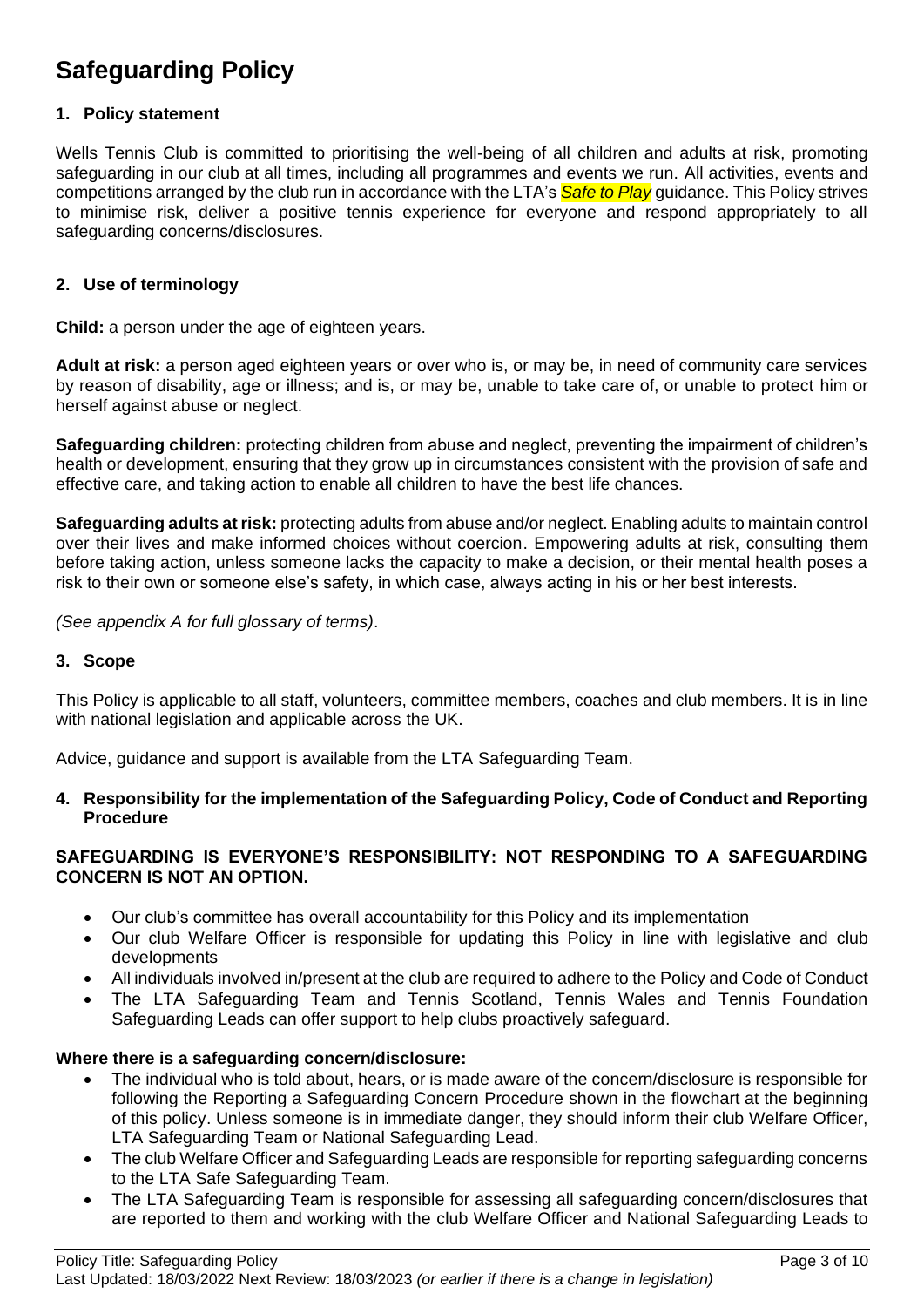follow up as appropriate on a case-by-case basis, prioritising the well-being of the child/ adult at risk at all times. Dependent on the concern/disclosure, a referral may be made to:

- o The police in an emergency (999);
- o Local Authority Children's Services: Children's Social Care on 0300 123 2224 childrens@somerset.gov.uk
- o Local Authority Adult Services: Adult Social Care on 0300 123 2224 adults@somerset.gov.uk
- $\circ$  Designated Officer (England only) for concerns/disclosures about a member of staff, consultant, coach, official or volunteer: Somerset County Council 0300 123 2224, Children's out of hours is 0300 123 2327

#### **5. Breaches of the Safeguarding Policy, Code of Conduct and Reporting Procedure**

Breaches of this Policy and/or failure to comply with the outlined responsibilities may result in the following:

- Disciplinary action leading to possible exclusion from the club, dismissal and legal action
- Termination of current and future roles within the club and roles in other clubs, the LTA, Tennis Wales, Tennis Scotland and the Tennis Foundation*.*

Actions taken by players, parents or carers, staff, consultants, volunteers, officials, coaches inside or outside of the club that are seen to contradict this Policy may be considered a violation of this Policy.

Where an appeal is lodged in response to a safeguarding decision made by the club, the individual should adhere to the club's appeal procedure, see: [https://www.lta.org.uk/globalassets/about](https://www.lta.org.uk/globalassets/about-lta/safeguarding/whats-the-score---safe-and-inclusive-tennis.pdf)[lta/safeguarding/whats-the-score---safe-and-inclusive-tennis.pdf](https://www.lta.org.uk/globalassets/about-lta/safeguarding/whats-the-score---safe-and-inclusive-tennis.pdf) page 19.

#### **6. Whistleblowing**

Safeguarding children and adults at risk requires everyone to be committed to the highest possible standards of openness, integrity and accountability. As a club, we are committed to encouraging and maintaining a culture where people feel able to raise a genuine safeguarding concern and are confident that it will be taken seriously.

#### **What is whistle blowing?**

In the context of safeguarding, "whistle blowing" is when someone raises a concern about the well-being of a child or an adult at risk.

A whistle blower may be:

- a player:
- a volunteer:
- a coach:
- other member of staff;
- an official;
- a parent;
- a member of the public.

#### **How to raise a concern about a child or an adult at risk at the club**

If a child or an adult at risk is in immediate danger or risk of harm, the police should be contacted by calling 999.

Where a child or an adult at risk is not in immediate danger, any concerns about their well-being should be made without delay to the Club Welfare Officer. The Club Welfare Officer will pass the details of the concern on to the LTA Safeguarding Team at the earliest opportunity and the relevant local authority and the police will be contacted, where appropriate.

If, however, the whistle blower does not feel comfortable raising a concern with the Club Welfare Officer, the whistle blower should contact the LTA Safeguarding Team directly on 020 8487 7000, the Local Authority Designated Officer (LADO) or the NSPCC on 0808 800 5000.

The Club Welfare Officer Brendan Ring can be contacted on: telephone 0781 8844225 or email **brendanring4@hotmail.com**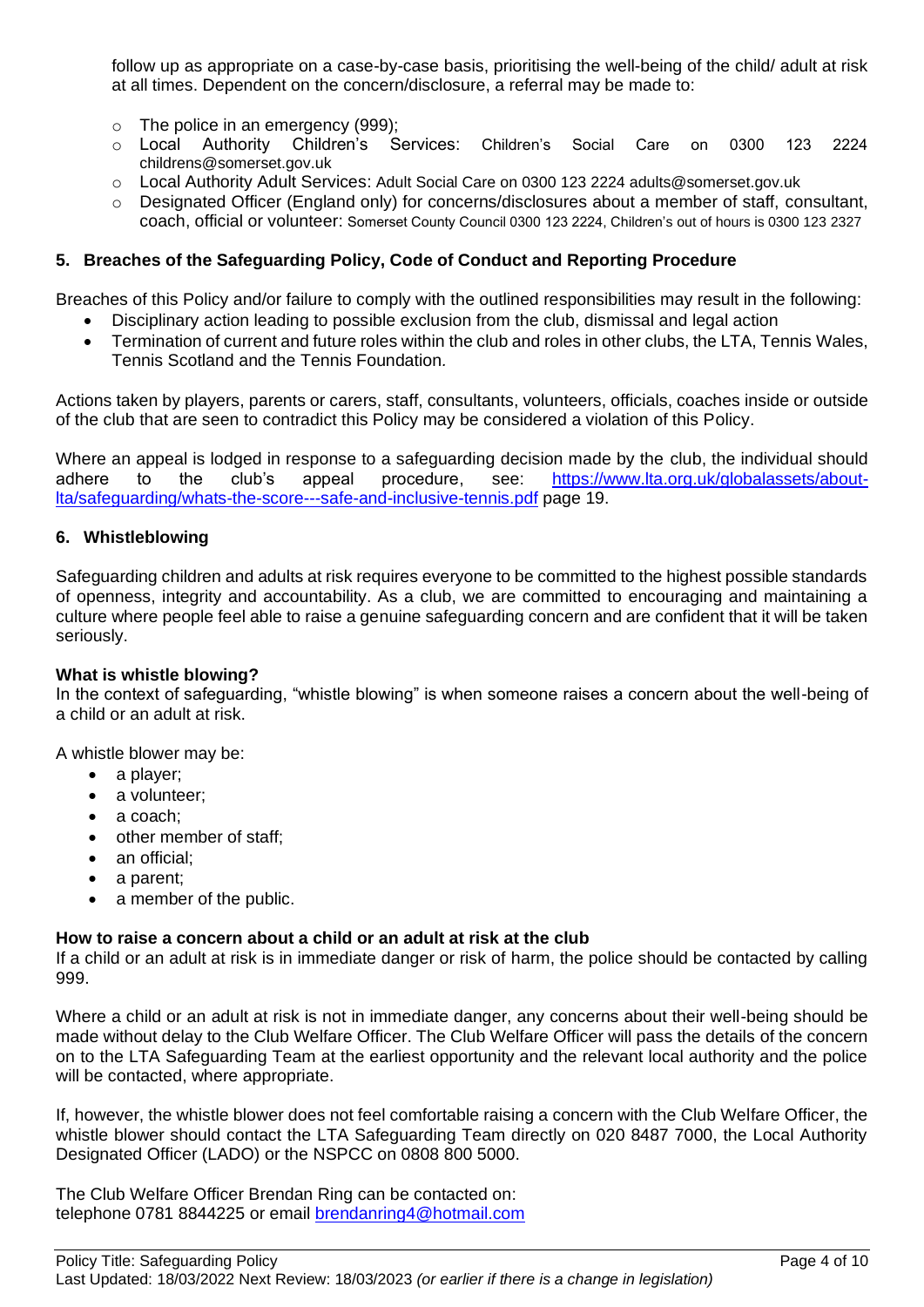#### **Information to include when raising a concern**

The whistle blower should provide as much information as possible regarding the incident or circumstance which has given rise to the concern, including:

- their name and contact details (unless they wish to remain anonymous);
- names of individuals involved:
- date, time and location of incident/circumstance; and
- whether any witnesses were present.

#### **What happens next?**

All concerns raised by a whistle blower about the well-being of a child or an adult at risk will be taken seriously and every effort will be made to deal with each concern fairly, quickly and proportionately.

If the whistle blower does not believe that the concern has been dealt with appropriately and wishes to speak to someone outside the club or the LTA Safeguarding Team, the NSPCC Whistleblowing advice line should be contacted on 0800 028 0285 or by emailing [help@nspcc.org.uk.](mailto:help@nspcc.org.uk)

#### **Support**

The club will not tolerate any harassment, victimisation or unfair treatment of, and will take appropriate action to protect whistle blowers when they raise a concern in good faith.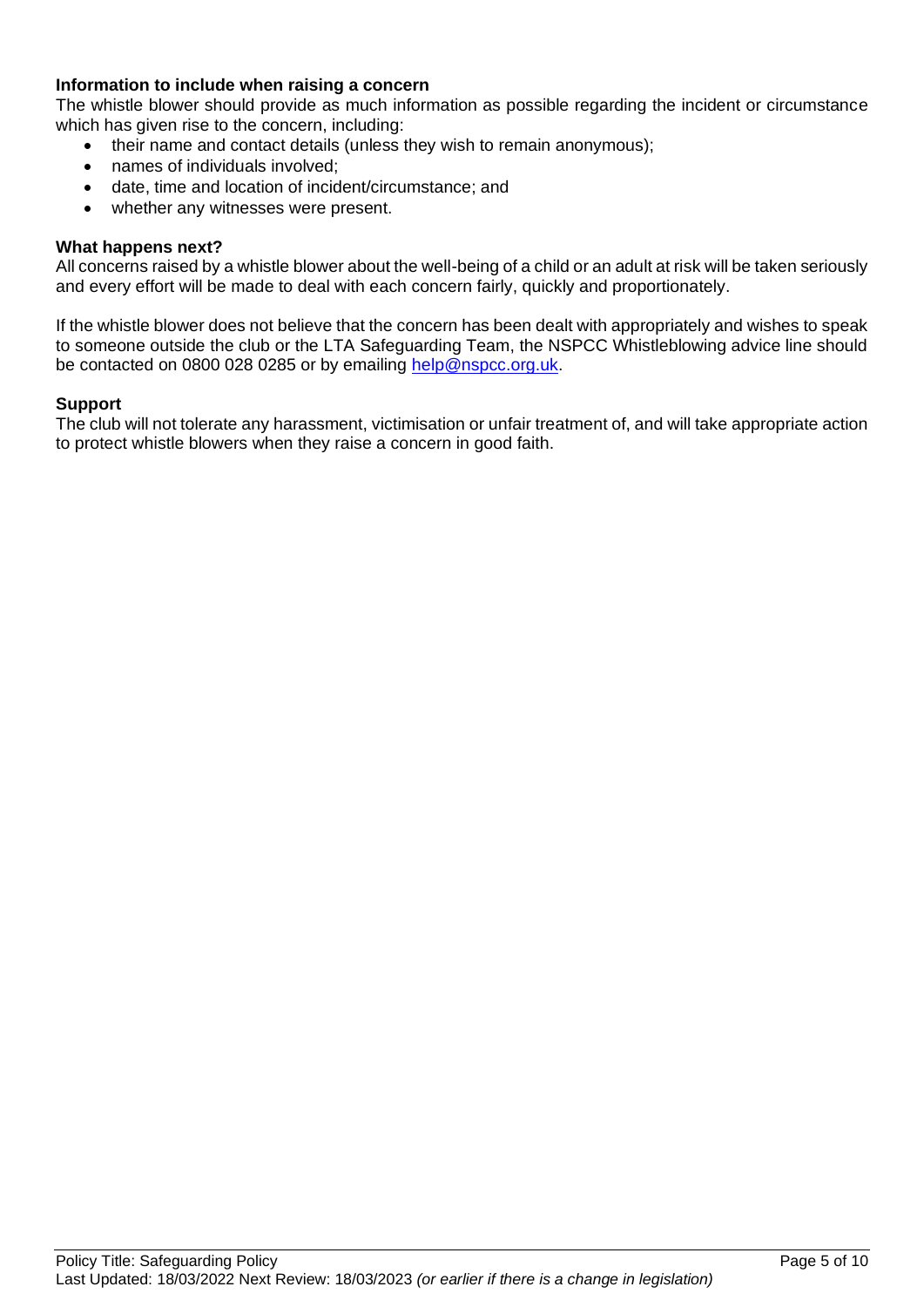# **Codes of Conduct**

#### **All members of staff, volunteers and members agree to:**

- Prioritise the well-being of all children and adults at risk at all times
- Treat all children and adults at risk fairly and with respect
- Be a positive role model. Act with integrity, even when no one is looking
- Help to create a safe and inclusive environment both on and off court
- Not allow any rough or dangerous behaviour, bullying or the use of bad or inappropriate language
- Report all allegations of abuse or poor practice to the club Welfare Officer
- Not use any sanctions that humiliate or harm a child or adult at risk
- Value and celebrate diversity and make all reasonable efforts to meet individual needs
- Keep clear boundaries between professional and personal life, including on social media
- Have the relevant consent from parents/carers, children and adults before taking or using photos and videos
- Refrain from making physical contact with children or adults unless it is necessary as part of an emergency or congratulatory (e.g. handshake / high five)
- Refrain from smoking and consuming alcohol during club activities or coaching sessions
- Ensure roles and responsibilities are clearly outlined and everyone has the required information and training
- Avoid being alone with a child or adult at risk unless there are exceptional circumstances
- Refrain from transporting children or adults at risk, unless this is required as part of a club activity (e.g. away match) and there is another adult in the vehicle
- Not abuse, neglect, harm or discriminate against anyone; or act in a way that may be interpreted as such
- Not have a relationship with anyone under 18 for whom they are coaching or responsible for
- Be acutely aware of the power that coaches and coaching assistants develop over players in the coaching relationship and avoid any intimacy (sexual or otherwise) with players

#### **All children agree to:**

- Be friendly, supportive and welcoming to other children and adults
- Play fairly and honestly
- Respect club staff, volunteers and Officials and accept their decisions
- Behave, respect and listen to your coach
- Take care of your equipment and club property
- Respect the rights, dignity and worth of all participants regardless of age, gender, ability, race, culture, religion or sexual identity
- Not use bad, inappropriate or racist language, including on social media
- Not bully, intimidate or harass anyone, including on social media
- Not smoke, drink alcohol or drugs of any kind on club premises or whilst representing the club at competitions or events
- Talk to the club Welfare Officer about any concerns or worries they have about themselves or others

#### **All parents and carers agree to:**

- Positively reinforce your child and show an interest in their tennis
- Use appropriate language at all times
- Be realistic and supportive
- Never ridicule or admonish a child for making a mistake or losing a match
- Treat all children, adults, volunteers, coaches, officials and members of staff with respect
- Behave responsibly at the venue; do not embarrass your child
- Accept the official's decisions and do not go on court or interfere with matches
- Encourage your child to play by the rules, and teach them that they can only do their best
- Deliver and collect your child punctually from the venue
- Ensure your child has appropriate clothing for the weather conditions
- Ensure that your child understands their code of conduct
- Adhere to your venue's safeguarding policy, diversity and inclusion policy, rules and regulations
- Provide emergency contact details and any relevant information about your child including medical history

This Policy is reviewed every two years (or earlier if there is a change in national legislation).

This Policy is recommended for approval by:

Club Committee Chair: Date:

Club Welfare Officer: **Date:** Date: **Date:** Date: **Date:** Date: **Date:** Date: **Date: Date: Date: Date: Date: Date: Date: Date: Date: Date: Date: Date: Date: Date: Date: Date: Date: Date:**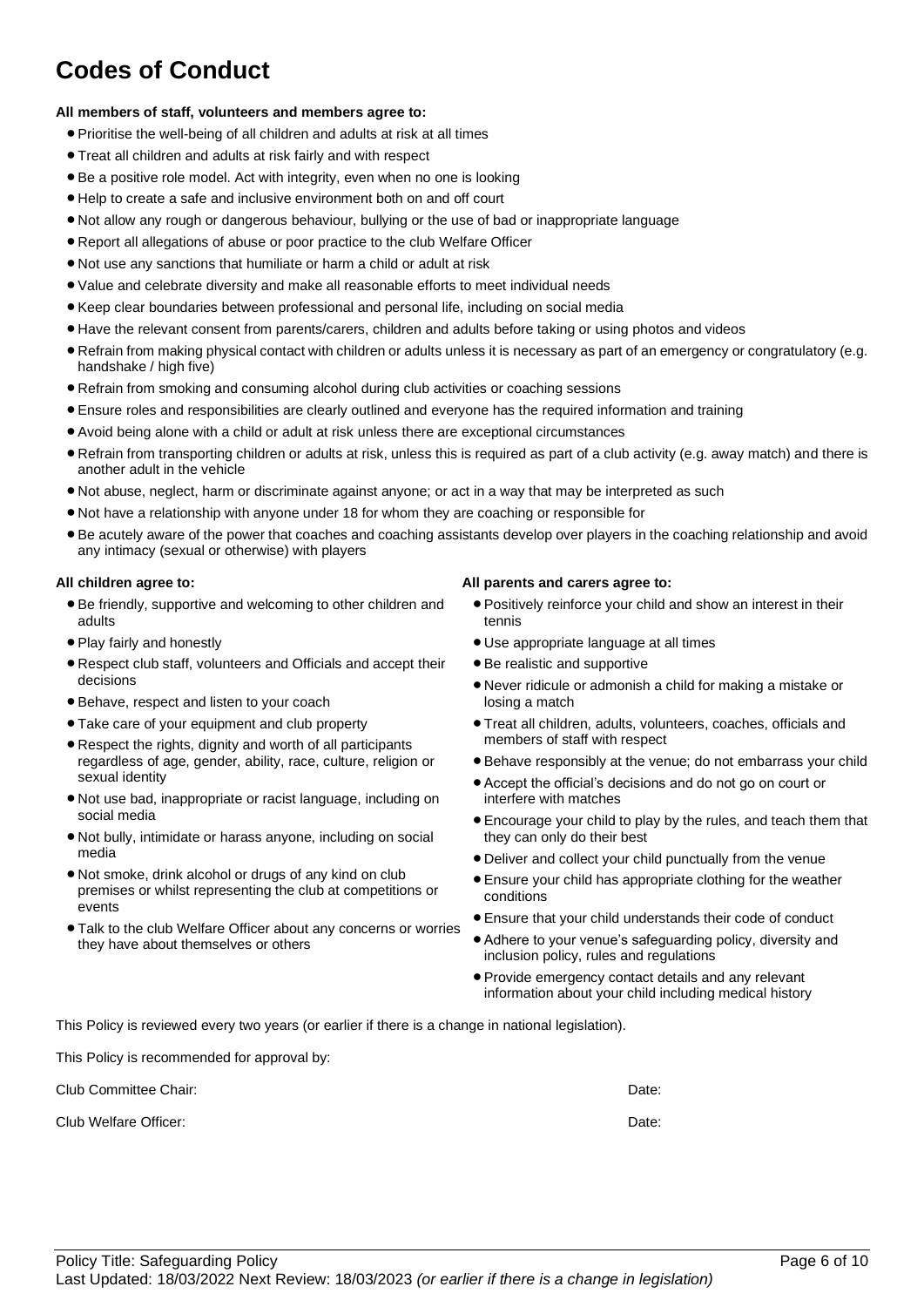# **Appendix A: Glossary of Terms**

**Safeguarding:** protecting **children** from abuse and neglect, preventing the impairment of children's health or development, ensuring that children are growing up in circumstances consistent with the provision of safe and effective care, and taking action to enable all children to have the best life chances. Enabling **adults at risk** to achieve the outcomes that matter to them in their life; protecting their right to live in safety, free from abuse and neglect. Empowering and supporting them to make choices, stay safe and raise any concerns. Beginning with the assumption that an individual is best-placed to make decisions about their own wellbeing, taking proportional action on their behalf only if someone lacks the capacity to make a decision, they are exposed to a life-threatening risk, someone else may be at risk of harm, or a criminal offence has been committed or is likely to be committed.

#### **Abuse and neglect**

**Physical abuse:** A form of abuse which may involve hitting, shaking, throwing, poisoning, burning or scalding, drowning, suffocating or otherwise causing physical harm to a child or adult at risk. Physical harm may also be caused when a parent or carer fabricates the symptoms of, or deliberately induces illness

**Sexual abuse:** Involves forcing or enticing a child or young person to take part in abuse sexual activities, not necessarily involving a high level of violence, whether or not the child is aware of what is happening. The activities may involve physical contact, including assault by penetration (for example, rape or oral sex) or non-penetrative acts such as masturbation, kissing, rubbing and touching outside of clothing. They may also include non-contact activities, such as involving children in looking at, or in the production of, sexual images, watching sexual activities, encouraging children to behave in sexually inappropriate ways, or grooming a child in preparation for abuse (including via the internet). Sexual abuse is not solely perpetrated by adult males. Women can also commit acts of sexual abuse, as can other children

**Emotional abuse:** The persistent emotional maltreatment of a child or adult at risk such as to cause severe and persistent adverse effects on their emotional development. It may involve conveying to a child/ adult at risk that they are worthless or unloved, inadequate, or valued only insofar as they meet the needs of another person; not giving them opportunities to express their views; deliberately silencing them or 'making fun' of what they say or how they communicate. It may feature age or developmentally inappropriate expectations being imposed, including interactions that are beyond a child or adult at risk's developmental capability, as well as overprotection and limitation of exploration and learning, or preventing them participating in normal social interaction. It may involve seeing or hearing the ill-treatment of another. It may involve serious bullying (including cyber bullying), causing a child or adult at risk to feel frightened or in danger, or the exploitation or corruption of children. Some level of emotional abuse is involved in all types of maltreatment of a child, though it may occur alone.

**Neglect:** The persistent failure to meet a child/ adult at risk's basic physical and/or psychological needs, likely to result in the serious impairment of their health or development. It may involve a parent or carer failing to:

- o provide adequate food, clothing and shelter (including exclusion from home or abandonment);
- o protect a child/ adult at risk from physical and emotional harm or danger;
- $\circ$  ensure adequate supervision (including the use of inadequate care-givers); or
- ensure access to appropriate medical care or treatment.

It may also include neglect of, or unresponsiveness to, a child's or adult at risk's basic emotional needs. Neglect may occur during pregnancy as a result of maternal substance abuse.

#### **Additional examples of abuse and neglect of adults at risk**

**Financial abuse**: having money or property stolen; being defrauded; being put under pressure in relation to money or other property; and having money or other property misused.

**Discriminatory abuse**: treating someone in a less favourable way and causing them harm, because of their age, gender, sexuality, gender identity, disability, socio-economic status, ethnic origin, religion and any other visible or non-visible difference.

**Domestic abuse**: includes physical, sexual, psychological or financial abuse by someone who is, or has been a partner or family member. Includes forced marriage, female genital mutilation and honour-based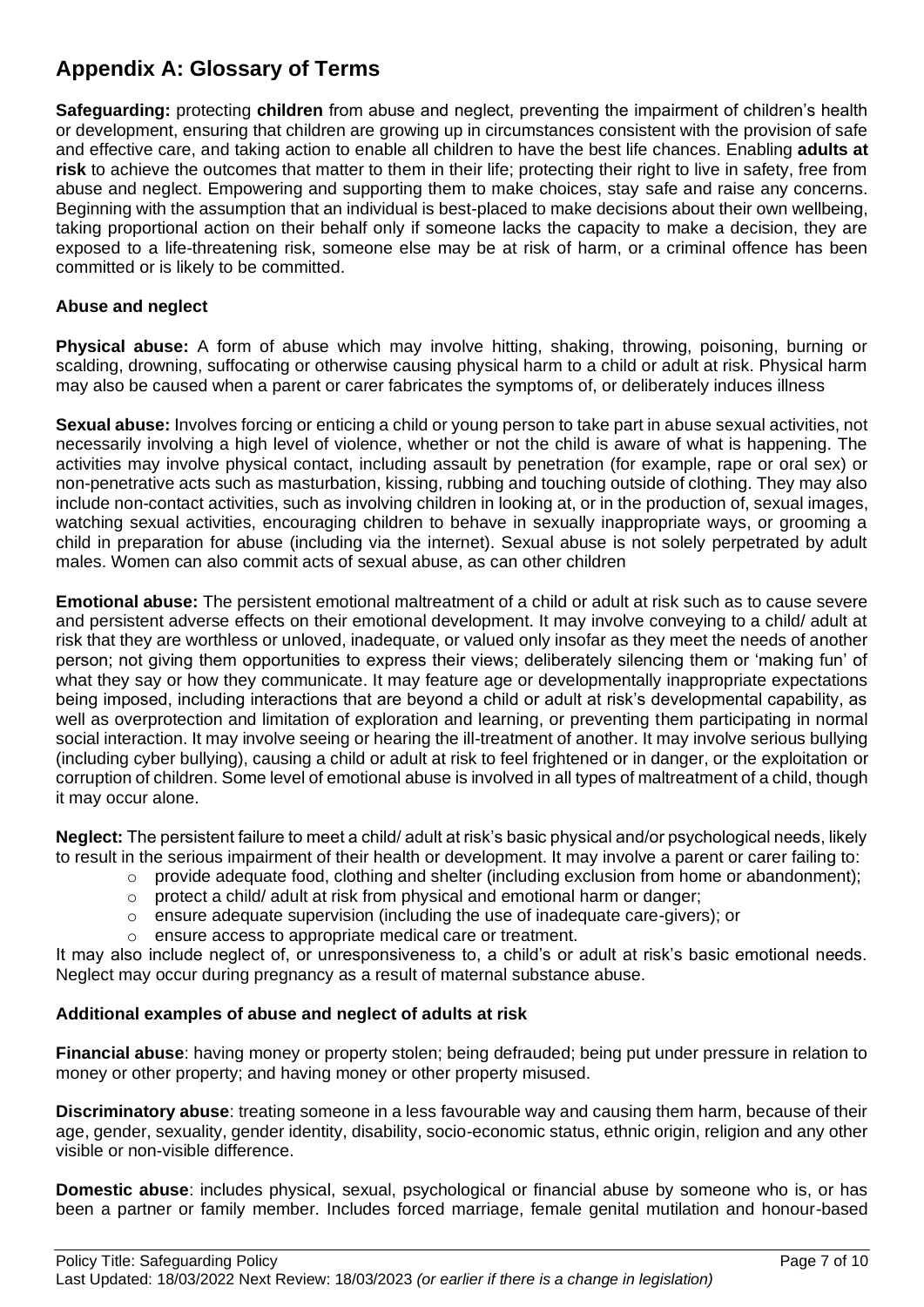violence (an act of violence based on the belief that the person has brought shame on their family or culture). Domestic abuse does not necessarily involve physical contact or violence.

**Psychological abuse:** including emotional abuse, threats of harm or abandonment, deprivation of contact, humiliation, blaming, controlling, intimidation, coercion, harassment, verbal abuse, isolation or withdrawal from services or supportive networks.

**Organisational abuse**: where the needs of an individual are not met by an organisation due to a culture of poor practice or abusive behaviour within the organisation.

**Self-neglect:** behaviour which threatens an adult's personal health or safety (but not that of others). Includes an adult's decision to not provide themselves with adequate food, clothing, shelter, personal hygiene, or medication (when indicated), or take appropriate safety precautions

**Modern slavery**: encompasses slavery, human trafficking, criminal and sexual exploitation, forced labour and domestic servitude. Traffickers and slave masters use whatever means they have at their disposal to coerce, deceive and force individuals into a life of abuse, servitude and inhumane treatment.

- A person who is being abused may experience more than one type of abuse
- Harassment, and bullying are also abusive and can be harmful
- Female Genital Mutilation (FGM) is now recognised as a form of physical, sexual and emotional abuse that is practised across the UK
- Child Sexual Exploitation is recognised as a form of sexual abuse in which children are sexually exploited for money, power or status
- Child trafficking is recognised as child abuse where children are often subject to multiple forms of exploitation. Children are recruited, moved or transported to, or within the UK, then exploited, forced to work or sold
- People from all cultures are subject to abuse. It cannot be condoned for religious or cultural reasons
- Abuse can have immediate and long-term impacts on someone's well-being, including anxiety, depression, substance misuse, eating disorders and self-destructive Conducts, offending and antisocial Conduct
- Those committing abuse are most often adults, both male and female. However, child-to-child abuse also takes place.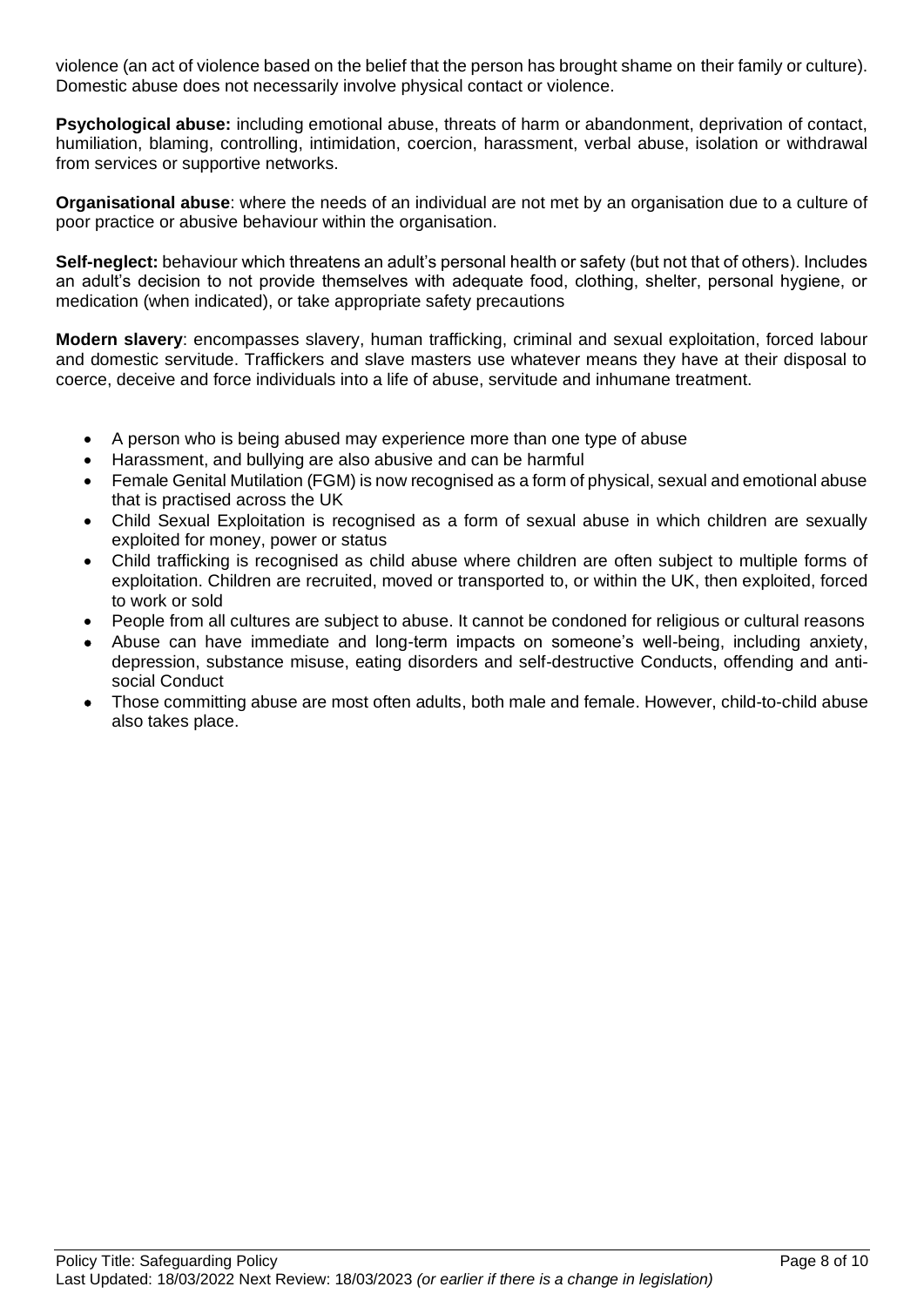### **Appendix B: What to do if a disclosure from a child or adult at risk is made to you:**

- 1. **Listen** carefully and calmly to the individual
- 2. **Reassure** the individual that they have done the right thing and what they have told you is very important
- 3. **Avoid questioning** where possible, and never ask leading questions
- 4. **Do not promise secrecy**. Let the individual know that you will need to speak to the Welfare Officer/LTA Safeguarding Team because it is in their best interest. If you intend to speak to the police or social care, you should let them know this too.
- 5. **Report the concern.** In an emergency, call the police (999), otherwise talk to the Welfare Officer/LTA Safeguarding Team as soon as possible. Do not let doubt/personal bias prevent you from reporting the allegation
- **6. Record** details of the disclosure and allegation using the LTA's online reporting a concern form within 24 hours*. If you do not have access to the online form, write down the details using what you have available then sign and date it.*